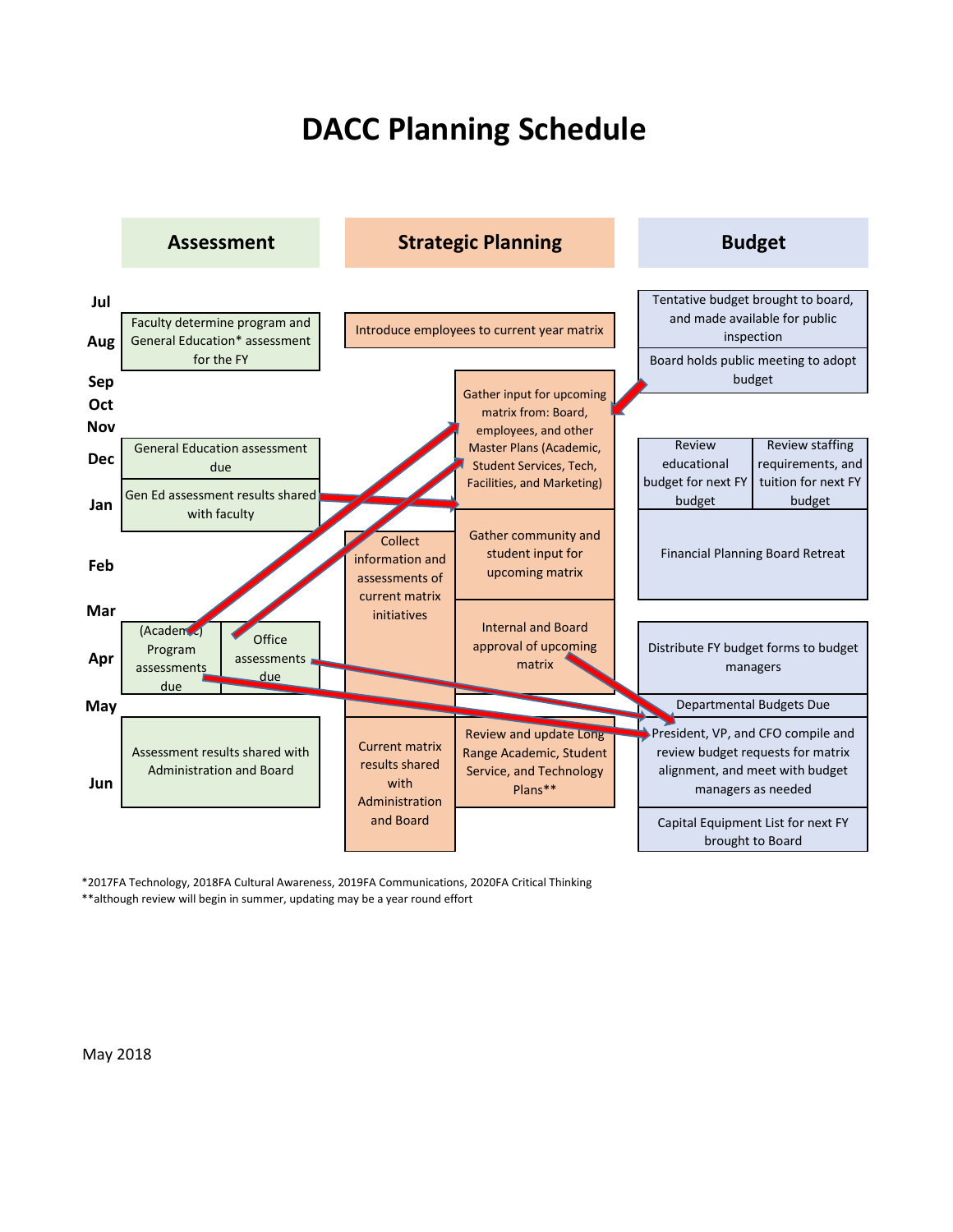## DACC Budget Process

| <b>MONTH</b><br>Monthly | <b>ACCOUNTABILITY</b><br>All Cost Center Budget<br>Managers | <b>ACTIVITY SEQUENCE</b><br>Review department budgets online and notify the Controller or CFO of<br>any potential financial concerns for the current and future budget years. |
|-------------------------|-------------------------------------------------------------|-------------------------------------------------------------------------------------------------------------------------------------------------------------------------------|
| January -<br>June       | President, CFO                                              | Discuss preliminary budget information with Board of Trustees, next FY<br>salary parameters, tuition, and potential staffing changes.                                         |
| December -<br>January   | President, VP<br>Instruction                                | Review educational programming requirements/changes for next FY<br>budget planning.                                                                                           |
| January -<br>February   | President, CFO, Board                                       | Financial planning Board retreats                                                                                                                                             |
| April                   | <b>CFO</b>                                                  | Distribute next FY budget forms to Deans and Cost Center Managers to<br>prepare budgets, including equipment and repair/renovation requests<br>for next FY.                   |
| April-May               | <b>IEP Director</b>                                         | Department and Program Assessments are due                                                                                                                                    |
| May                     | All Cost Center Budget<br>Managers                          | Submit next FY departmental budget requests including staffing,<br>equipment, and renovation needs. Assessment results should be<br>incorporated into budget requests.        |
| April - May             | <b>CFO</b>                                                  | Meet with individual Cost Center Budget Managers as needed to review<br>their preliminary budget requests and equipment and repair renovation<br>requests.                    |
| June                    | CFO, President, VP<br>Instruction                           | Compile budget requests and review with President and Vice President<br>of Instruction for Strategic Matrix alignment                                                         |
| June                    | President, CFO                                              | Discuss updated preliminary budget. Request approval at Board Meeting<br>for Capital Equipment List for next FY.                                                              |
|                         | July - August President, CFO                                | Board is requested to consider approval of next FY Tentative Budget<br>recommendations.                                                                                       |
|                         | July - August Board Secretary                               | Publish notice of Public Hearing and Tentative Budget available for<br>public inspection.                                                                                     |
| August                  | <b>CFO</b>                                                  | Load Tentative Budget on financial system for Cost Center Budget<br>Managers.                                                                                                 |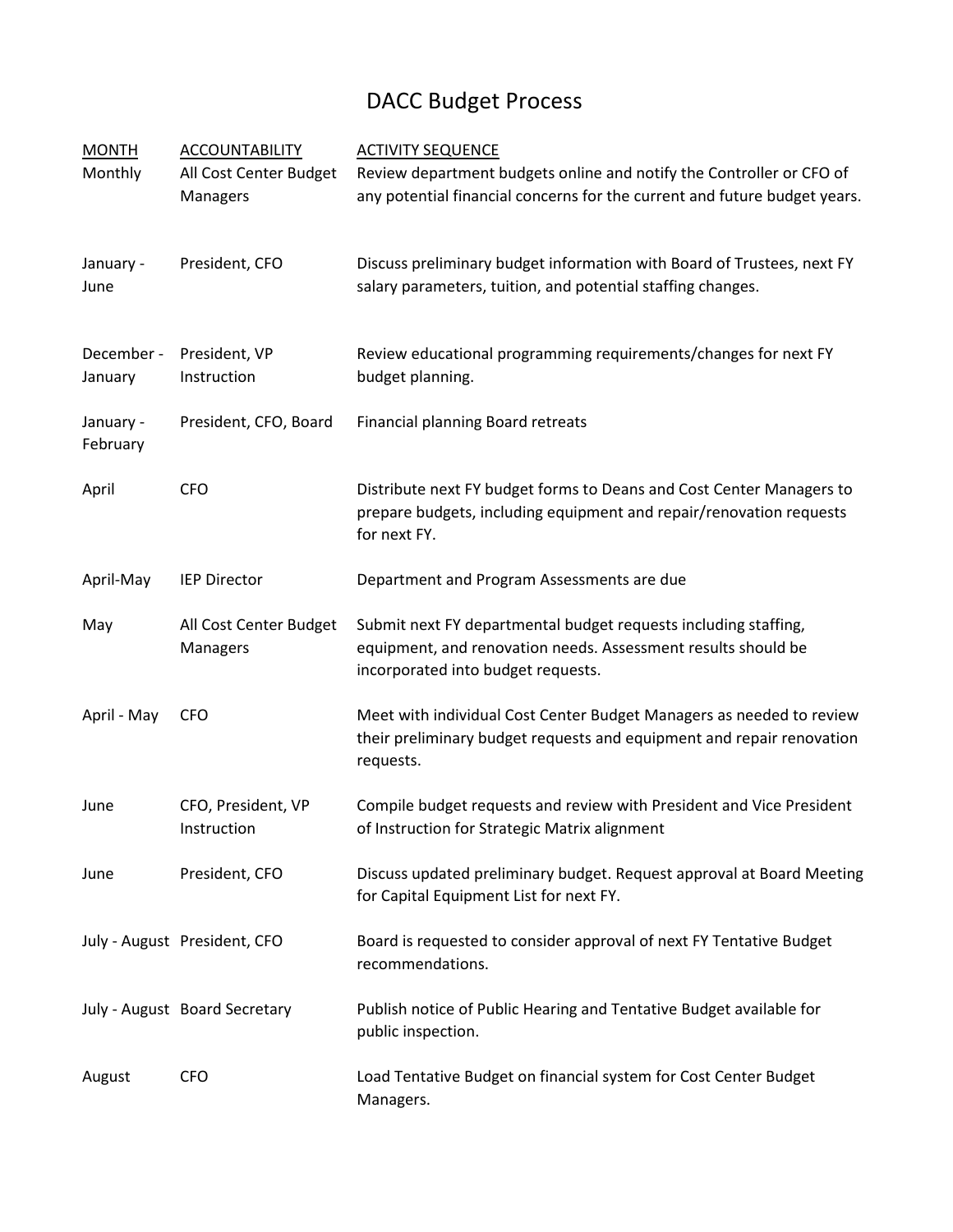| <b>MONTH</b>          | <b>ACCOUNTABILITY</b>                     | <b>ACTIVITY SEQUENCE</b>                                                                                                                                                                                                                         |
|-----------------------|-------------------------------------------|--------------------------------------------------------------------------------------------------------------------------------------------------------------------------------------------------------------------------------------------------|
| August                | All Cost Center Budget<br><b>Managers</b> | Implement FY Budget as submitted to the Board of Trustees.                                                                                                                                                                                       |
| August -<br>September | President, CFO                            | Board holds public meeting to adopt next FY Budget. Board may adopt<br>budget no later than September 30 and approve Tax Levy no later than<br>November. Tax Levy must be filed with County Clerks on or before the<br>last Tuesday in December. |
| October 15            | CFO                                       | Complete Budget Appendix B1-B4 forms of Illinois Community College<br>Board Fiscal Management Manual and send to ICCB and County Clerks<br>by October 15.                                                                                        |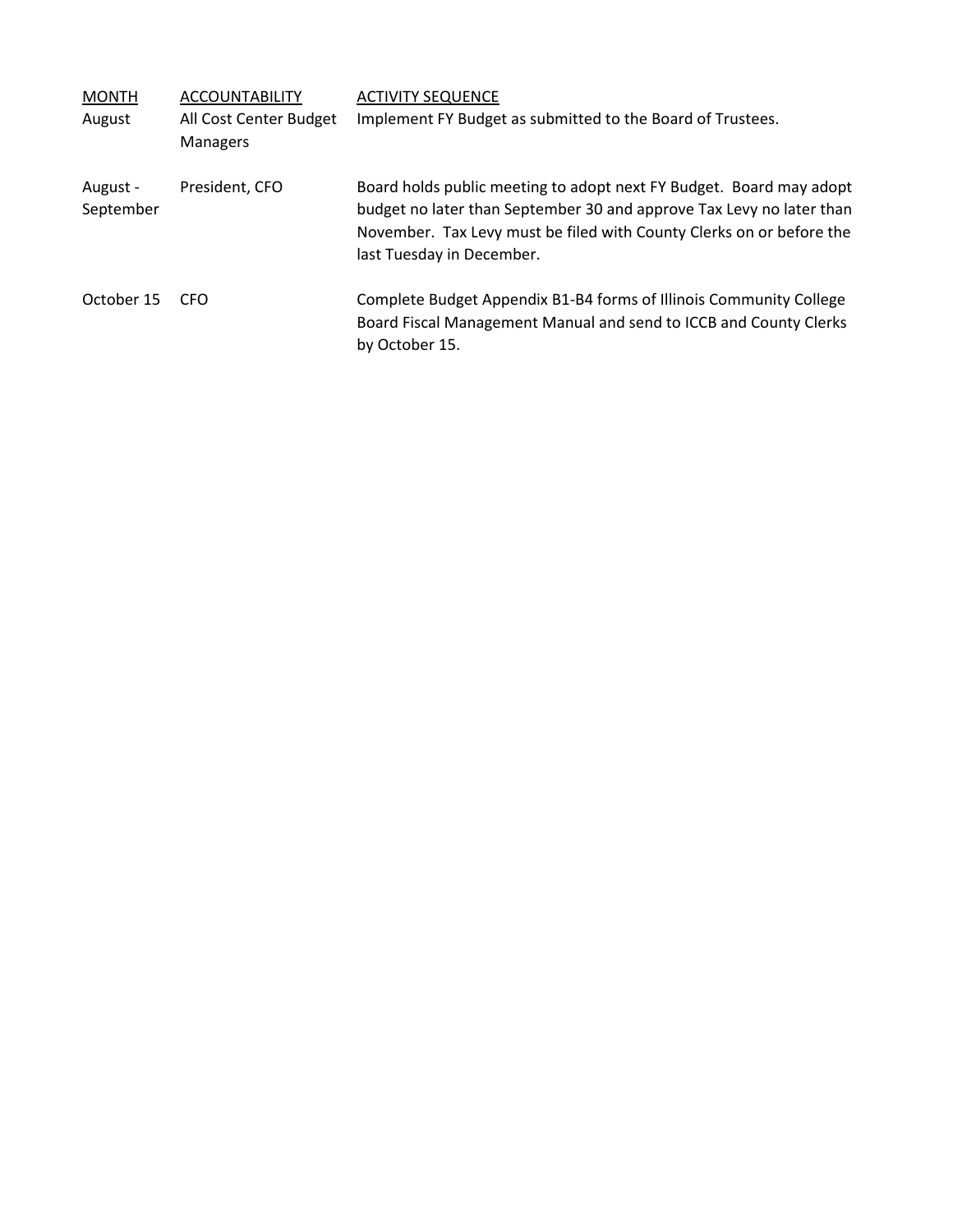## DACC Assessment Process

| <b>MONTH</b>      | <b>ACCOUNTABILITY</b>                           | <b>ACTIVITY SEQUENCE</b>                                                                                              |
|-------------------|-------------------------------------------------|-----------------------------------------------------------------------------------------------------------------------|
| August            | IEP Director, Champions                         | Faculty informed of General Education goal<br>they will be assessing                                                  |
| August - November | Faculty                                         | Program faculty determine which courses<br>and tasks General Education and Program<br>Outcome assessesment will occur |
| December          | Faculty, Champions, IEP<br>Director             | General Education assessment returned to<br>Champion and IE                                                           |
| January           | <b>IEP Director</b>                             | <b>Results from General Education assessment</b><br>shared                                                            |
| April             | Department/ Office<br>supervisors, IEP Director | Department/ Office assessments due to IE                                                                              |
| April             | Faculty, Champions, IEP<br>Director             | Program assessments due to Champions<br>and IE                                                                        |
| May               | IEP Director, CFO                               | Department and Program assessments<br>relating to budget shared with CFO and<br>incorporated into budget requests     |
| June - August     | IEP Director, Administrative<br>Council, Board  | General Education, Program, and<br>Department/ Office assessment results<br>shared                                    |